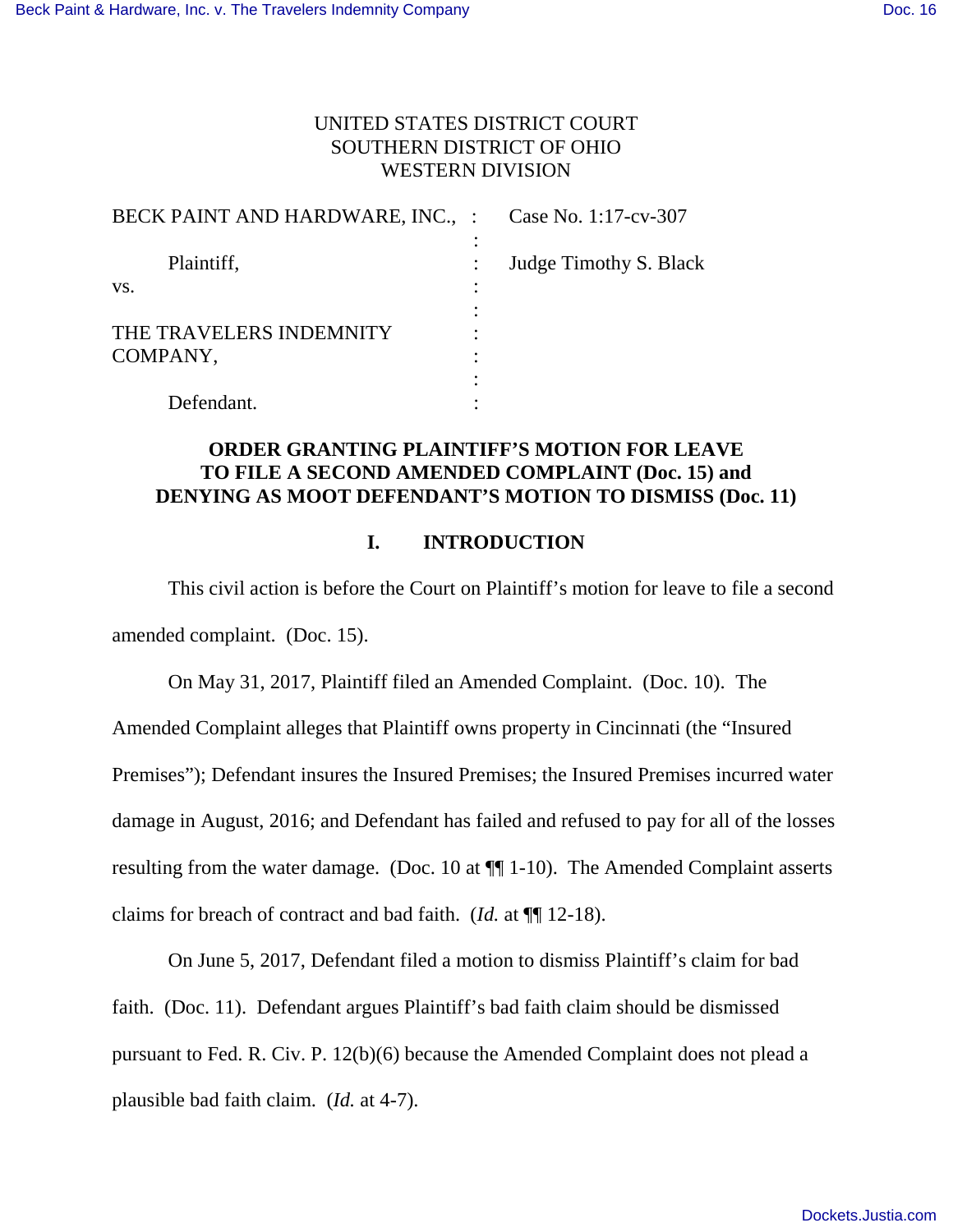On July 3, 2017, Plaintiff filed the instant motion for leave to amend. (Doc. 15). Plaintiff seeks leave for the purpose of attempting to cure the pleading deficiencies alleged in Defendant's motion to dismiss. (*Id.* at ¶ 5). Plaintiff argues Defendant will not be prejudiced by the amendment as this case is still in its early stages. (*Id.* at ¶ 6).

Defendant did not oppose Plaintiff's motion to amend.

### **II. STANDARD**

Pursuant to Fed. R. Civ. P. 15(a), "leave to amend a pleading shall be freely given when justice so requires." *Coe v. Bell*, 161 F.3d 320, 341 (6th Cir. 1998) (citing *Brooks v. Celeste*, 39 F.3d 125, 130 (6th Cir. 1994)). Rule 15(a) embodies "a liberal policy of permitting amendments to ensure the determinations of claims on their merits." *Marks v. Shell Oil Co.,* 830 F.2d 68, 69 (6th Cir. 1987). In deciding a party's motion for leave to amend, the Court of Appeals for the Sixth Circuit has instructed that district courts must consider several elements, including "[u]ndue delay in filing, lack of notice to the opposing party, bad faith by the moving party, repeated failure to cure deficiencies by previous amendments, undue prejudice to the opposing party, and futility of amendments . . . ." *Coe*, 161 F.3d at 341. In the absence of any of the aforementioned reasons, leave should be "freely given." *Foman v. Davis*, 371 U.S. 178, 182 (1962).

Ultimately, determination of whether justice requires the amendment is entrusted to the sound discretion of a district court. *Moore v. City of Paducah*, 790 F.2d 557, 559 (6th Cir. 1986).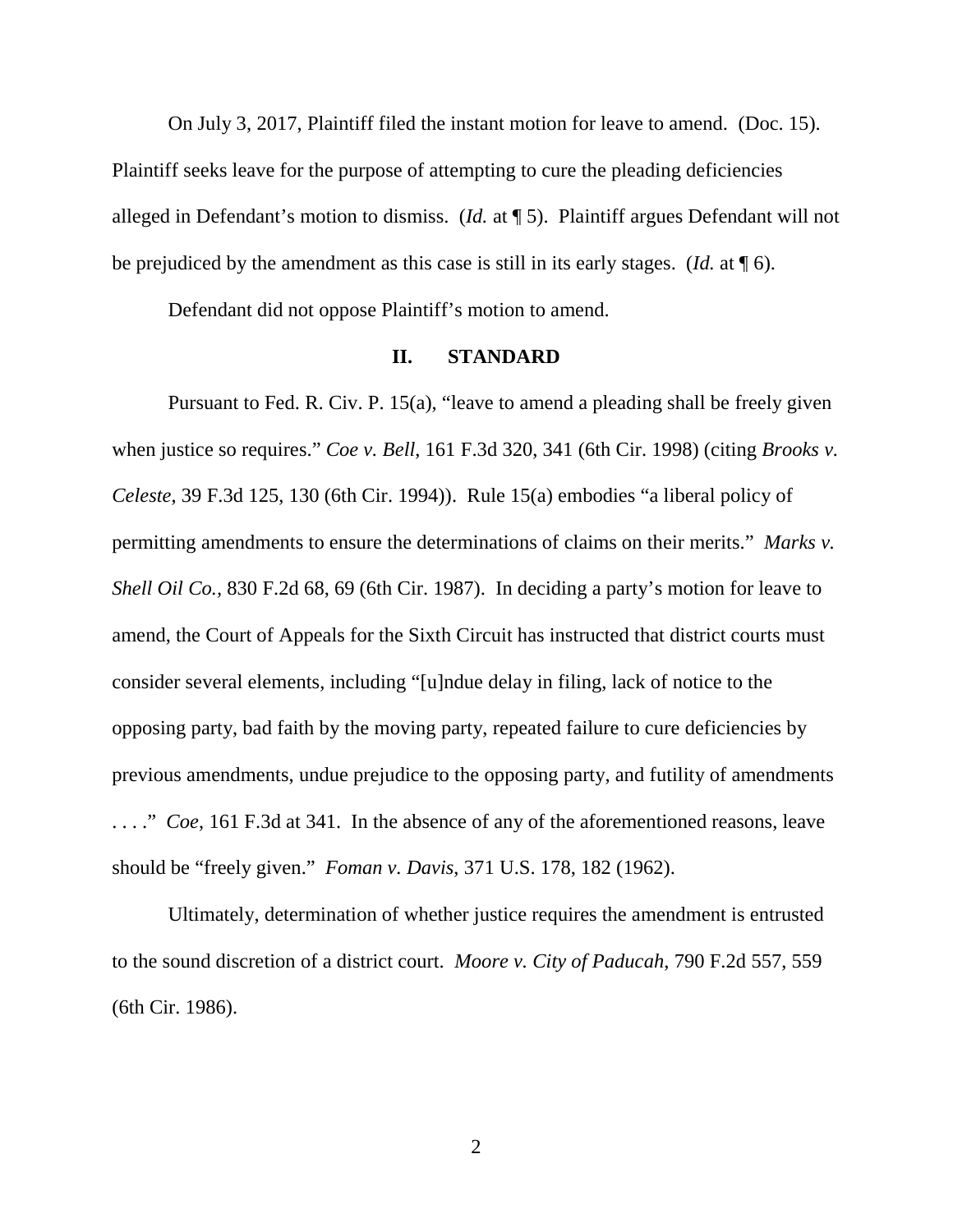#### **III. ANALYSIS**

The Court agrees that justice requires granting leave for the purpose of allowing Plaintiff to attempt to correct the alleged pleading deficiencies in the Amended Complaint. The Supreme Court has explicitly stated that the purpose of pleading is to facilitate a proper decision on the merits. *Foman*, 371 U.S. at 182. Along these lines, the Sixth Circuit has recognized that courts should allow parties the opportunity to attempt to correct deficiencies in their pleadings as opposed to dismissing a claim entirely. *See Martin v. Insight Communs. Co. LP*, No. 2:10-cv-537, 2011 U.S. Dist. LEXIS 32601, at \* 26 (S.D. Ohio Mar. 28, 2011) ("The United States Court of Appeals for the Sixth Circuit has indicated generally that '[i]f it is at all possible that the party against whom the dismissal is directed can correct the defect in the pleading or state a claim for relief, the court should dismiss with leave to amend.'")

Here, Defendant has not opposed Plaintiff's motion to amend and nothing in the record suggests granting leave would prejudice Defendant. Under these circumstances, Plaintiff's motion for leave is well-taken. *See Moore*, 790 F.2d at 562 (holding there must be a showing of prejudice to the opponent to justify denial of a motion for leave to amend).

Additionally, the Court finds that because the proposed Second Amended Complaint supersedes the Amended Complaint, Defendant's pending motion to dismiss (Doc. 11) is now moot. *See Yates v. Applied Performance Techs, Inc.*, 205 F.R.D. 497, 499 (S.D. Ohio 2002) ("Because amended complaints supersede the original pleading, the

3